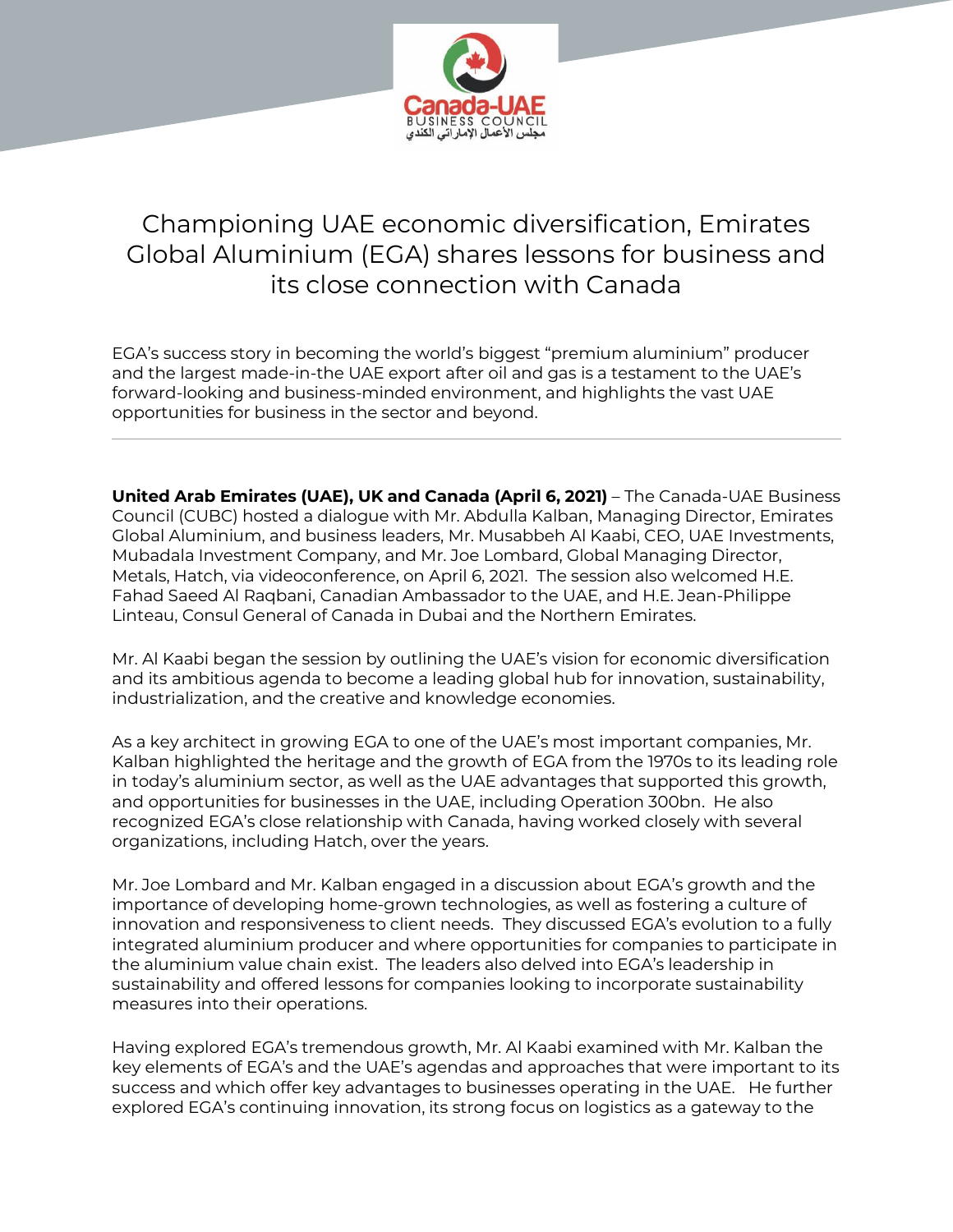region, and the development of home-grown talent to support the UAE's focus on building one of the world's greatest knowledge economies.

## [Quote] H.E. Fahad Saeed Al Raqbani, UAE Ambassador to Canada

*EGA is an industrial champion and global success story whose impact is felt everyday around the world through the products and buildings we use and rely on. EGA's close collaboration with Canadian organizations over the years has yielded powerful results and shows enormous potential for the two countries to work closely together as the UAE implements Operation 300bn, Energy Strategy 2050, and the development of a worldleading creative and knowledge economy.*

[Quote] H.E. Jean-Philippe Linteau, Consul General of Canada in Dubai and the Northern Emirates, United Arab Emirates

*Canada and the UAE are both among the 5 largest aluminum producers in the world. I salute EGA's achievements and its commitment to innovation to drive future growth. Our two nations will continue to work together to build sustainable economies and strengthen our trade relationship.*

## [Quote] Mr. Abdulla Kalban, Managing Director, Emirates Global Aluminium

*EGA has played a major role in the industrialisation and economic diversification of the UAE for the past 40 years. Our growth has been possible due to a focus on innovation, talent development, and strong global partnerships, including those with Canada. With the UAE's recent announcement of its further industrialization plan for the next 10 years, Operation 300bn, I hope that all companies – whether within the sector and beyond – will see EGA as an example of what is possible for business in the UAE.* 

[Quote] Mr. Musabbeh Al Kaabi, CUBC Co-Chair and CEO, UAE Investments, Mubadala Investment Company

*As a member of EGA's Board of Directors and Chair of its Finance and Commercial Committee, I have seen first-hand the remarkable development of EGA and its importance in supporting the UAE's economic diversification and industrialization. EGA is a testament to the UAE's ambitious agenda and a lesson about the innovative businesses and models that can be developed in the UAE's forward looking and business-minded environment. I encourage Canadian businesses to capitalize on the UAE's geographic and business strengths in their global expansion plans.*